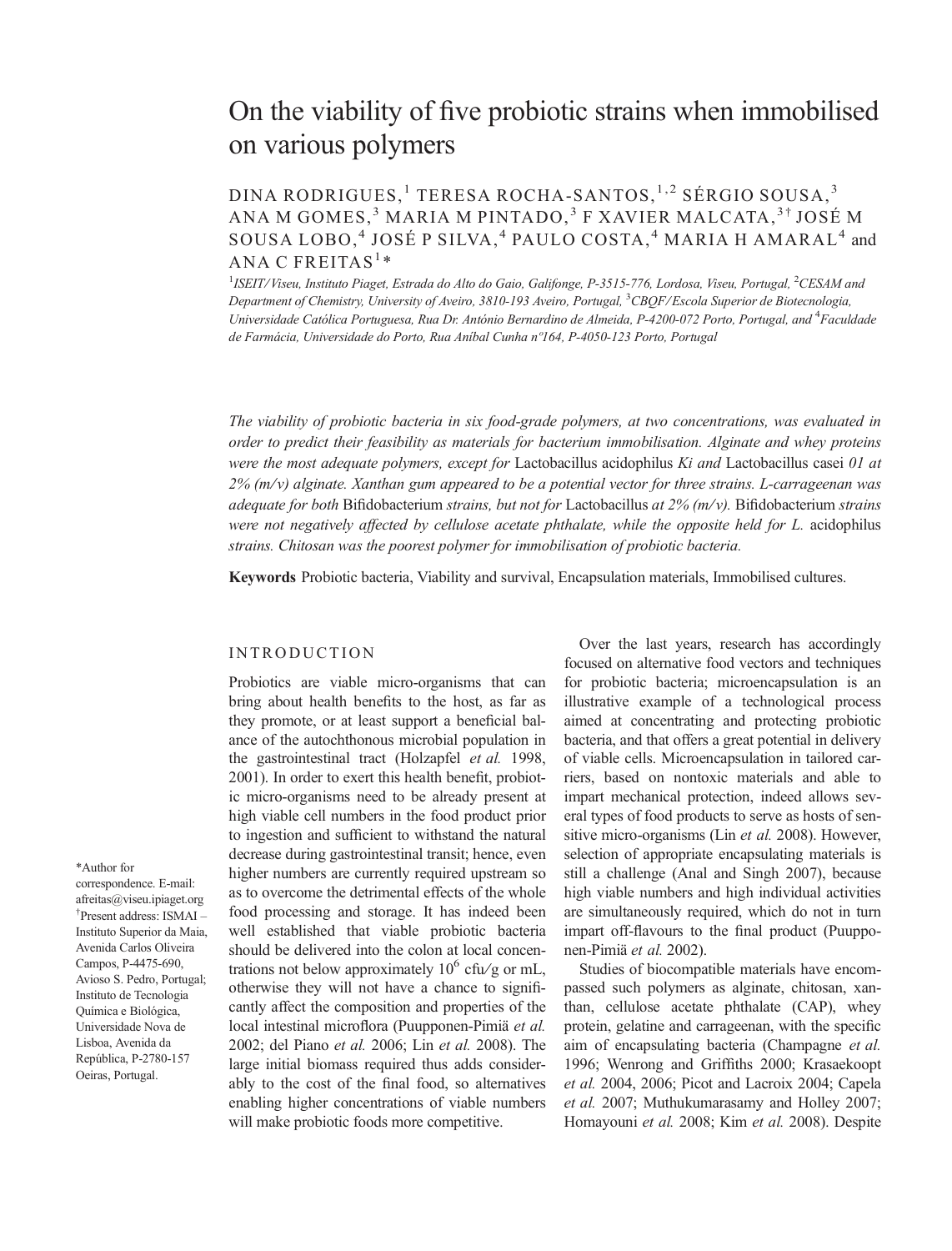all these research studies, which in principle suggest that several polymers may be used to successfully offer protection via microencapsulation of probiotic bacteria, reliable screening of coating materials, in terms of their nature and concentration, is to be conducted with actual probiotic strains.

Therefore, the main objective of this work was to establish a protocol to study the viability of several probiotic strains, viz. Lactobacillus casei 01, Lactobacillus acidophilus La- $5^{\circledR}$ , L. acidophilus Ki, Bifidobacterium animalis  $BB-12^{\circledR}$  and Bifidobacterium lactis Bo, regarding several immobilisation materials, viz. sodium alginate, xanthan, L-carrageenan, CAP, chitosan in sodium alginate and whey protein concentrate, at various concentrations. If the compatibility of each said polymer with each said strain is known in advance, a higher chance for successful encapsulation afterwards will result.

#### MATER IALS AND METHODS

# Source of micro-organisms and preparation of inocula

The Nu-trish<sup>®</sup> probiotic cultures of *B. animalis* BB-12<sup>®</sup>, *L. acidophilus* La-5<sup>®</sup> and *L. casei* 01 were obtained as freeze-dried cultures from CHR-Hansen (Horsholm, Denmark), whereas L. acidophilus Ki and B. lactis Bo were obtained as frozen concentrates from CSK (Leeuwarden, The Netherlands).

All probiotic bacteria were individually inoculated (at 2%) into 50 mL of MRS broth (Himedia, Mumbai, India), supplemented with 0.5  $g/L$  L-cysteine-HCl (Panreac, Barcelona, Spain), in flatbottomed glass flasks entirely filled so as to exclude oxygen and thus assure anaerobic conditions, and incubated at 37°C for 48 h. Upon growth, the probiotic cells were washed twice with sterile saline solution  $(0.85\%$ , m/v NaCl), centrifuged at  $2,236 \times g$  for 10 min, and suspended in 4 mL of the aforementioned saline solution before inoculation.

# Viability of micro-organisms exposed to immobilisation materials

The pre-selection of polymers, and associated concentrations, for immobilisation was based on published work (Klein and Vorlop 1985; Wenrong and Griffiths 2000; Krasaekoopt et al. 2006; Mandal et al. 2006), as well as preliminary work developed within our group (D Rodrigues, AM Gomes, MM Pintado, JP Silva and AC Freitas, unpublished observation). The six polymers eventually selected,

as well as the two concentrations to be tested and their preparation methods are described in Table 1.

Each flask, containing 21 mL of immobilisation material prepared according to Table 1, was inoculated with 4 mL of suspended probiotic cells dispersed in sterile saline water with a mean concentration of  $1.4 \times 10^7$  cfu/mL. Each of a total of 60 assays, corresponding to a regular factorial combination of six polymers, two concentrations and five probiotic strains, was performed, in triplicate, at  $37^{\circ}$ C for 180 min. These incubation conditions were chosen as a compromise between the optimum temperature of the micro-organisms and as long as possible a period of contact with the prepolymer during microencapsulation.

Samples of probiotic bacteria were collected right upon inoculation, and at 30, 90 and 180 min upon incubation. Enumeration was performed via the Miles and Misra (1938) method in MRS agar with  $0.5$  g/L L-cysteine-HCl, with incubation at 37C for 48 h–under aerobic conditions for L. casei-01, and under anaerobic conditions (GENbox anaer; Biomérieux, Craponne, France) for the other probiotic strains. Microbiological counts performed on plate count agar, incubated aerobically at  $37^{\circ}$ C for 48 h, were used in parallel to monitor putative cross-contamination arising from manipulation in the laboratory.

The viable cell profiles, reported as the ratio of mean log cfu(t)/mean log cfu(t<sub>0</sub>), where t and t<sub>0</sub> denote current time and initial time, respectively, throughout a 180-min period at  $37^{\circ}$ C, and pertaining to each combination of probiotic bacteria and polymer, at two different concentrations, are displayed in Figures 1 and 2, respectively.

#### Statistical analyses of experimental data

Data were presented as means of three replicates. For each probiotic bacterium, statistical comparison between groups was made using a three-way analysis of variance (ANOVA), to assess whether each processing factor, viz. immobilisation material and concentration and incubation time, was a significant source of variation. Statistical analysis was performed using SigmaStat™ software (Systat Software, USA), which resorted to the Holm-Sidak method for pair-wise comparisons, at the 0.05 level of significance.

# RESULTS AND DISCUSSION

# Lactobacillus acidophilus La $5^{\circledR}$

Regarding L. acidophilus  $La5^\circ$ , both concentrations of sodium alginate and  $WPC_{50}$  studied did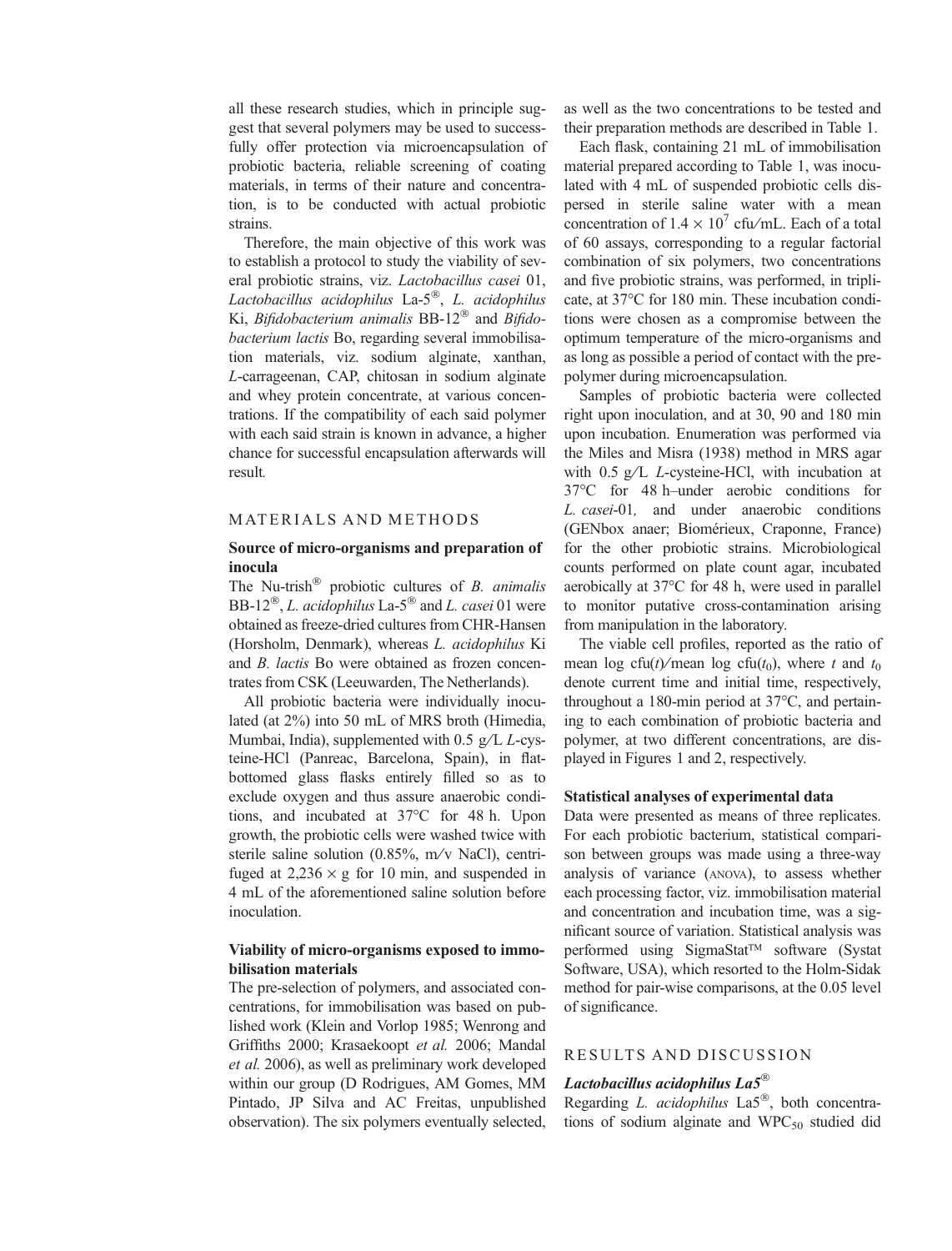| Immobilisation material                                                                                                                                                 | Concentration  | Preparation                                                                                                                                                                                                                                                                                                                                 |
|-------------------------------------------------------------------------------------------------------------------------------------------------------------------------|----------------|---------------------------------------------------------------------------------------------------------------------------------------------------------------------------------------------------------------------------------------------------------------------------------------------------------------------------------------------|
| Alginic acid sodium salt from<br>brown algae (Fluka, Oslo,<br>Norway)                                                                                                   | $2 - 4\%$      | 0.5 or 1.0 g of sodium alginate was dissolved in 21 mL of<br>deionised water, homogenised at 40°C, left to stabilise and<br>hydrate overnight at room temperature, and eventually<br>sterilised (121 $\degree$ C for 15 min)                                                                                                                |
| Xanthan gum from<br>Xanthomonas campestris<br>(Fluka, Lyon, France)                                                                                                     | $1 - 3\%$      | 0.25 or 0.75 g of xanthan was dissolved in 21 mL of deionised<br>water, heated at 80°C for 1 h followed by 10 min at 90°C,<br>left to stabilise overnight at room temperature and eventually<br>sterilised $(121^{\circ}$ C for 15 min)                                                                                                     |
| L-carrageenan (Fluka,<br>Copenhagen, Denmark)                                                                                                                           | $1 - 2\%$      | $0.25$ or $0.5$ g of <i>L</i> -carrageman was dissolved in 21 mL of hot<br>(40°C) deionised water, homogenised and heated at 70°C for<br>30 min, left to stabilise overnight at room temperature and<br>eventually sterilised $(121^{\circ}C$ for 15 min)                                                                                   |
| Cellulose acetate phthalate <sup>a</sup><br>(Fluka, St. Louis, USA)                                                                                                     | $0.3 - 0.6\%$  | 0.375 or 0.75 g of CAP was dissolved in 21 mL of a sterile<br>disodium phosphate solution (1.48 g Na <sub>2</sub> HPO <sub>4</sub> /100 mL<br>$H_2O$ ) and heated at 60 $^{\circ}$ C until complete solubilisation, left to<br>stabilise and hydrate overnight at room temperature, and then<br>pH was adjusted to 6.5 with sterile 1 M HCl |
| Chitosan <sup>a</sup> , low molecular<br>weight, (Aldrich, St. Louis,<br>USA) in sodium alginate<br>$2\%$ (m/v)                                                         | $0.3 - 0.6\%$  | $0.075$ or $0.15$ g of chitosan was dissolved in 21 mL of<br>sterilised $1\%$ (m/v) acetic acid followed by the addition of<br>0.5 g of sodium alginate, left to stabilise and hydrate<br>overnight at room temperature, and then pH was adjusted to<br>5.7–6.0 with sterile 5 M NaOH                                                       |
| Whey protein concentrate <sup>a</sup> at<br>$50\%$ (WPC <sub>50</sub> )<br><sup>a</sup> Not resistant to sterilisation (absence of contamination was checked otherwise) | $5.0 - 10.0\%$ | 1.25 or 2.5 g of WPC <sub>50</sub> was dissolved in 21 mL of sterilised<br>deionised water and homogenised until complete<br>solubilisation, and left to stabilise and hydrate overnight at<br>room temperature                                                                                                                             |

Table 1 Detailed list of polymers, concentrations and preparation methods

Not resistant to sterilisation (absence of contamination was checked otherwise).

not cause any decrease in the numbers of viable cells throughout incubation time; hence, these appeared to be the most adequate polymers for their eventual immobilisation. Note that alginate is the most widely used encapsulating material, owing to its low cost, ease of handling and biocompatibility (Krasaekoopt et al. 2004). Furthermore, several authors have demonstrated that microencapsulation of probiotic bacteria, viz. L. acidophilus, L. casei and B. bifidum, with sodium alginate improved their survival, especially against such adverse conditions as low pH, high bile salt concentration and heat processing (Krasaekoopt et al. 2004; Mandal et al. 2006; Kim et al. 2008). The direct contact with  $WPC_{50}$  even increased the number of viable cells of L. *acidophilus*  $La5^{\circledR}$  throughout the incubation period; this may unfold a potential prebiotic effect, as whey protein has been found elsewhere to promote probiotic growth and preservation (Pimentel-González et al. 2009), probably because of the functional properties of whey proteins in hydration, gelling and surface-action.

Whey proteins are indeed among the bioactive substances with a best potential for use as coating agents, as they are entirely biodegradable and already used with success in the formulation of many types of food (Gbassi et al. 2009).

On the other hand, survival was hampered when cells of L. acidophilus  $La5^{\circledR}$  were inoculated in xanthan gum, L-carrageenan, CAP and chitosan in alginate. These results of biocompatibility are consistent with those by Champagne et al. (1996), according to whom xanthan gum did not demonstrate a positive effect on survival and stability of freeze-dried lactic acid bacteria assessed for up to 12 months of storage. Carrageenan has been used to encapsulate bacteria (Adhikari et al. 2000), whereas CAP is considered to be physiologically inert when administered *in vivo*, thus being widely used as an enteric coating material for release of core substances in intestine-targeted delivery systems (Anal and Singh 2007). However, a comprehensive study encompassing different concentrations of polymers in contact specifically with probiotic strains, under conditions that simulate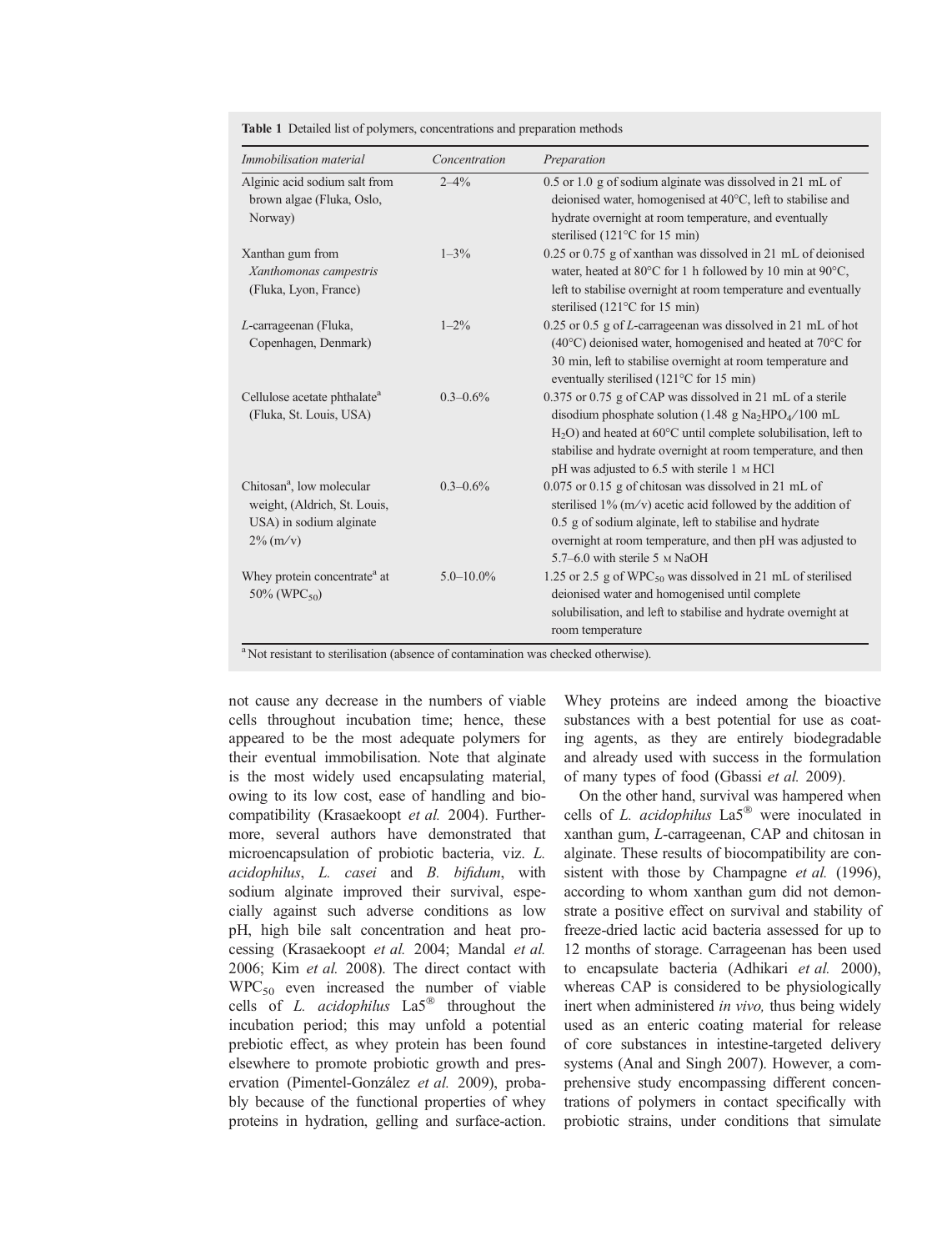

Figure 1 Viable cell profiles of *Lactobacillus acidophilus* La-5<sup>®</sup>, *L. acidophilus* Ki and *L. casei*-01 throughout time of incubation (t) in: (I) 2.0% ( $\blacksquare$ ) or 4.0% ( $\Box$ ) sodium alginate, 1.0% ( $\bigcirc$ ) or 3.0% ( $\bigcirc$ ) xanthan gum and in 1.0% ( $\blacktriangle$ ) or 2.0% ( $\bigcirc$ ) of L-carrageenan at 37°C; and (II) 1.5% ( $\blacklozenge$ ) or 3.0% ( $\diamondsuit$ )cellulose acetate phthalate, 0.3% ( $\blacklozenge$ ) or 0.6% ( $\bigcirc$ ) chitosan in 2% of sodium alginate, and in 5.0% ( $\nabla$ ) or 10.0% ( $\nabla$ ) whey protein concentrate at 50% at 37°C.

immobilisation, had not been made available until now. As regards the chitosan and the alginate combination, a clear negative effect throughout time was perceived upon L. acidophilus  $\text{La}5^{\circ\circ}$ , at both its concentrations, as shown in Figure 1. In fact, chitosan has been considered for applications in food preservation because of its antimicrobial features (Jeon *et al.* 2001, 2002), especially at concentrations above 0.5%, so the negative interactions

between chitosan in 2% of sodium alginate and L.  $acidophilus$  La $5^\circledR$  were somehow expected.

From the ANOVA analysis, all main effects, viz. type of polymer and concentration, and incubation time, were statistically significant, as well as the interactions between polymer type and its concentration, and between polymer type and incubation time, concerning viability of L. *acidophilus*  $La5^{\circledcirc}$  $(P < 0.001)$ . However, xanthan and *L*-carrageenan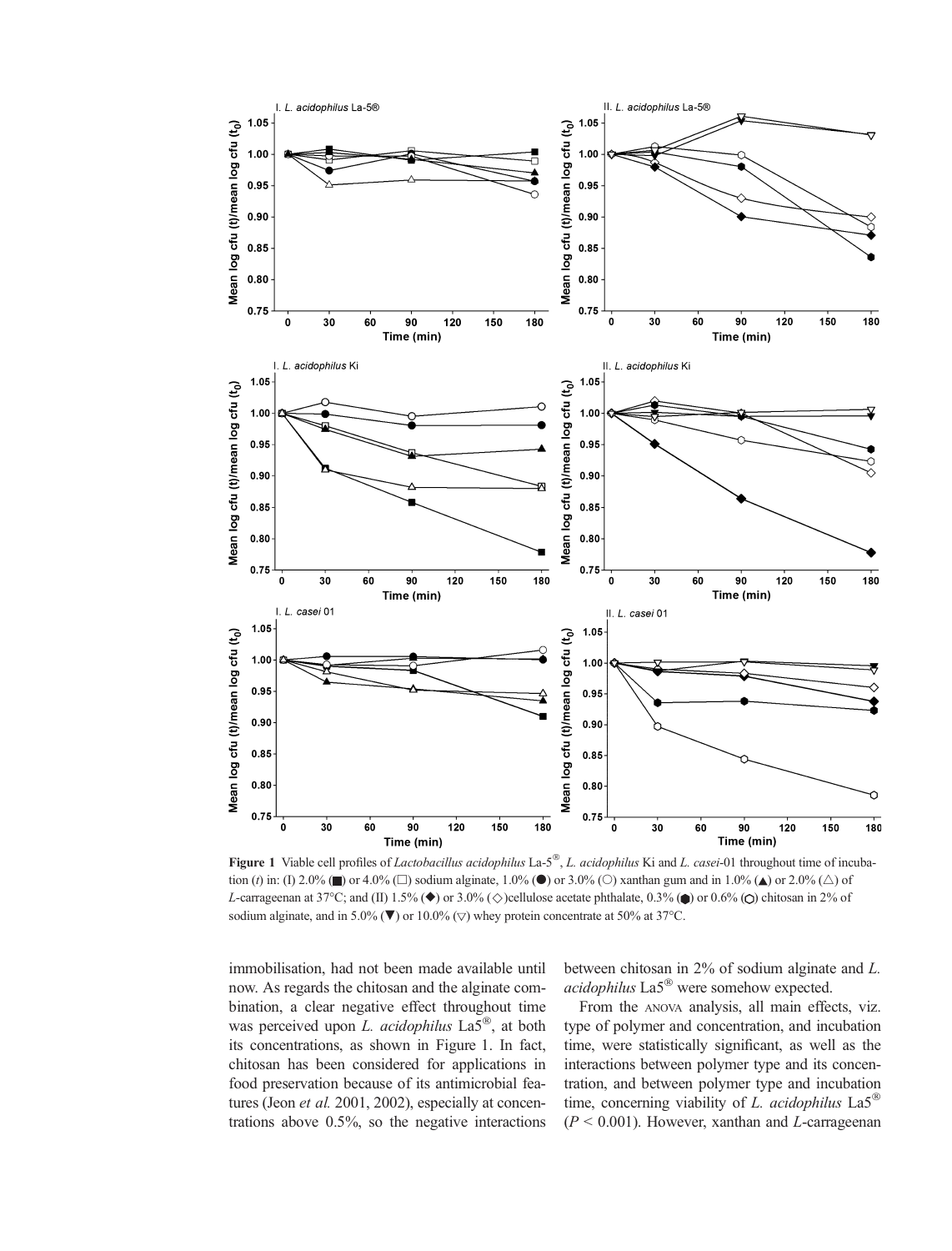$(P = 0.740)$ , xanthan and CAP  $(P = 0.740)$ , and L-carragenan and CAP ( $P = 0.161$ ) were statistically equivalent to each other, according to the Holm-Sidak criterion.

# Lactobacillus acidophilus Ki

Survival of L. acidophilus Ki upon contact with the various immobilisation materials under scrutiny did not parallel that of L. acidophilus  $\text{La}5^{\circledcirc}$ : sodium alginate caused a significant decrease in viable cells throughout time, at both concentrations assayed, as shown in Figure 1, unlike that observed with L. acidophilus  $La5^{\circledcirc}$ : and even larger decreases were observed with L-carrageenan and CAP. No negative interactions were observed with xanthan gum or  $WPC_{50}$ , at both concentrations, whereas the negative effect of chitosan was less pronounced than was the case with L. *acidophilus*  $La5^{\circ}$ . For L. acidophilus Ki, the concentration of polymer was not a statistically significant factor ( $P = 0.062$ ), but the type of polymer and incubation time were  $(P < 0.001)$ ; all multiple pair-wise comparisons indeed appeared as statistically significant.

The differences observed between the two strains of *L. acidophilus* are somewhat surprising, and emphasise the importance of performing biocompatibility studies in advance when one intends to immobilise probiotic strains even if data exist for another strain of the same species. To the best of our knowledge, such a study had not been previously undertaken and such a strain dependence has not apparently been reported so far.

# Lactobacillus casei 01

The initial viable cell numbers recorded for L. casei 01 remained approximately constant under both concentrations of sodium alginate, xanthan gum, CAP and  $WPC_{50}$  tested, except for sodium alginate at  $4\%$  (m/v) by 180 min at 37°C. These results indicate that *L. casei* 01 is the most resistant species of Lactobacillus studied. Nevertheless, and similar to that observed with the other Lactobacillus strains, a clear negative effect was perceived for L-carrageenan and chitosan in 2%  $(m/v)$  sodium alginate, especially at the higher concentration of each such polymer; e.g. the viable cell numbers of L. casei 01 decreased by 2 log cycles after 180 min of contact with 0.6% (m/v) of chitosan in  $2\%$  (m/v) sodium alginate, as apparent in Figure 1. According to Mortazavian et al. (2007), the efficiency of chitosan towards maintaining the viability of probiotic cells is not adequate; hence, it is often used only as an outer coating.

ANOVA confirmed those experimental observations, as all main effects were statistically significant regarding viable cells of L. casei 01, as well as all interactions except the one of polymer concentration with time  $(P = 0.115)$ . All comparisons based on the Holm-Sidak method also proved statistically significant, except between CAP and  $WPC_{50}$  ( $P = 0.741$ ), and between 30 and 90 min  $(P = 0.703)$ .

# Bifidobacterium animalis BB-12

In what pertains to the behaviour of strains from the Bifidobacterium genus, a strain-dependent trait was once again found. In the case of B. animalis BB-12 $^{\circ}$ , good survival rates were observed in sodium alginate and  $WPC_{50}$  at both concentrations, in L-carrageenan at  $1.0\%$  (m/v) and in CAP at  $3.0\%$  (m/v). For both concentrations of  $WPC_{50}$ , a significant ( $P < 0.05$ ) increase in viable cells occurred especially in the first 30 min at 37C, as seen in Figure 2. Likewise, a slight increase during the first 30 min of contact was promoted by sodium alginate. Sultana et al. (2000) reported that the encapsulation of Bifidobacterium spp. with alginate-starch produced a low decline of their viable counts in yoghurt throughout 8 weeks of storage, whereas Picot and Lacroix (2004) found that immobilisation of Bifidobacterium spp. in water-insoluble whey proteinbased microcapsules increased their tolerance to high acid environments. Furthermore, studies pertaining to immobilisation of  $B$ . *infantis* in  $\kappa$ -carrageenan, reported by Ouellette et al. (1994) and Doleyres et al. (2002, 2004), indicated no problems of biocompatibility.

Xanthan gum clearly interfered with the stability of B. animalis BB-12 $^{\circ\circ}$  cells: by 90 min of contact at  $37^{\circ}$ C, a decrease by 1 log cycle in viable cell numbers took place at both concentrations of xanthan gum assessed. Chitosan was also responsible for a decrease in viable cell numbers throughout time, especially at the higher concentration tested. However, the lower concentration of this polymer, i.e. 0.3% (m⁄ v), which caused significant decreases in L. acidophilus La- $5^{\circledR}$  viable cell numbers, promoted only a slight decrease in their B. animalis BB-12 $^{\circ}$  counterparts.

According to ANOVA, all main factors under study, viz. type of polymer and incubation time  $(P < 0.001)$ , as well as polymer concentration  $(P = 0.005)$ , appeared as statistically significant factors towards viable cells of *B*. *animalis* BB-12<sup>®</sup>; comparisons between L-carrageenan and chitosan  $(P = 0.484)$ , between 0 and 30 min  $(P = 0.099)$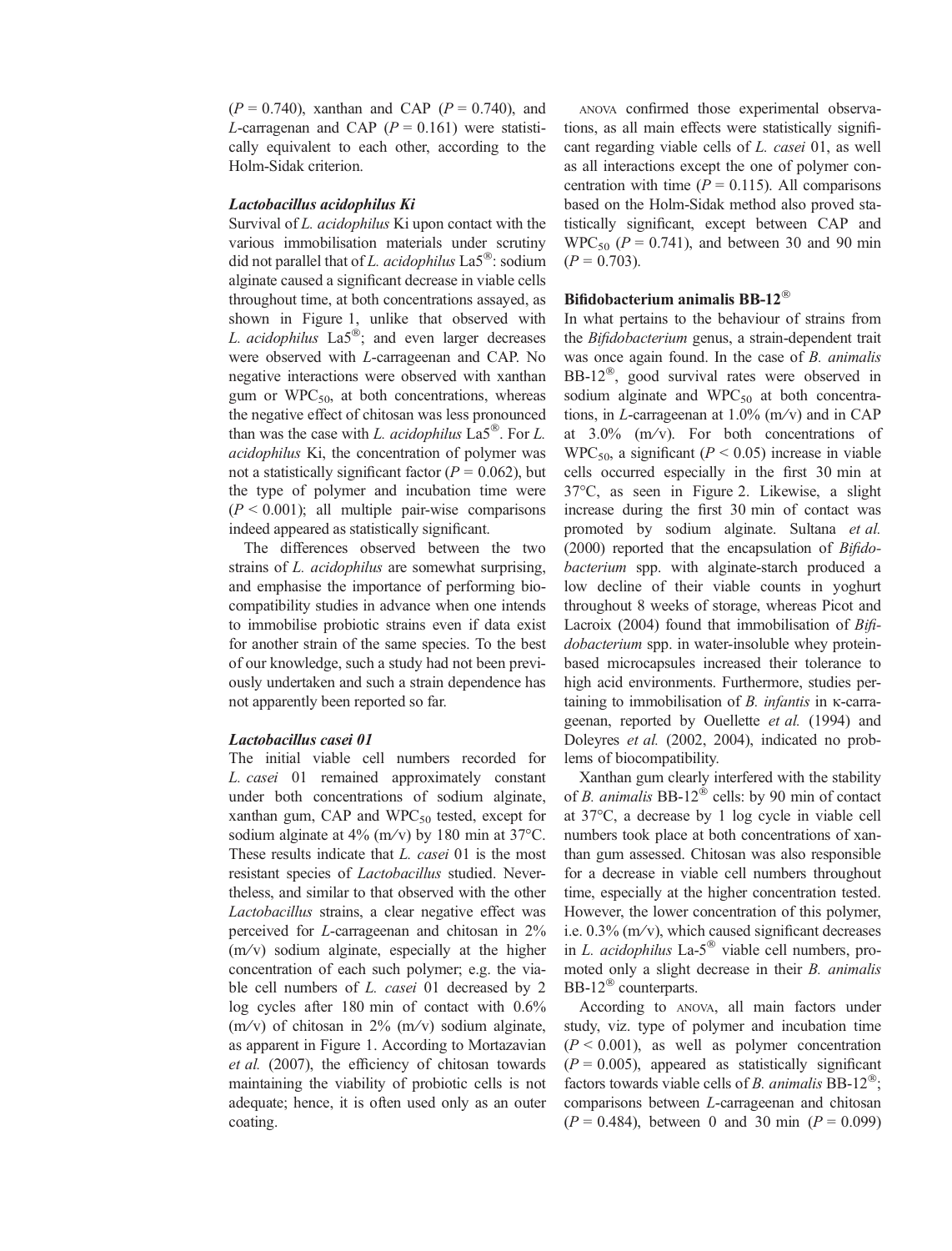

Figure 2 Viable cell profiles of B. animalis  $BB-12^{\circledast}$  and Bifidobacterium lactis Bo throughout time of incubation (t) in: (I) 2.0% ( $\Box$ ) or 4.0% ( $\Box$ ) sodium alginate, 1.0% ( $\Diamond$ ) or 3.0% ( $\Diamond$ ) xanthan gum and in 1.0% ( $\Diamond$ ) or 2.0% ( $\triangle$ ) L-carrageenan at 37°C; and (II) 1.5% ( $\blacklozenge$ ) or 3.0% ( $\diamondsuit$ ) of cellulose acetate phthalate, 0.3% ( $\blacklozenge$ ) or 0.6% ( $\bigcirc$ ) chitosan in 2% of sodium alginate, and in 5.0% ( $\nabla$ ) or 10.0% ( $\nabla$ ) whey protein concentrate at 50% at 37°C.

and between 90 and 180 min ( $P = 0.065$ ), yielded statistically nonsignificant results.

#### Bifidobacterium lactis Bo

Survival of *B. lactis* Bo, when exposed to every polymer, was essentially identical, except when in the presence of chitosan with sodium alginate; this is shown in Figure 2, where a sharp decline was observed by 30 min of contact, leading to a decrease in 1 log cycle at  $0.6\%$  (m/v); for xanthan gum, this Bifidobacterium strain exhibited a higher tolerance, irrespective of its concentration. According to Wenrong and Griffiths (2000), bifidobacteria immobilised in gellan-xanthan beads survived significantly better than free cells in pasteurised yoghurt, and their tolerance to high acid environments was likewise increased. As with other probiotic strains, all main effects were found to be statistically significant for this *Bifidobacterium* strain ( $P < 0.001$ ). The effect of concentration was apparently more intense for L-carrageenan and for chitosan than for the other polymers. On the other hand, comparisons between alginate and

xanthan  $(P = 0.311)$  and between 0 and 30 min  $(P = 0.231)$  yielded nonsignificant results.

#### Immobilisation polymers

Based on the experimental data produced, the conclusion may be drawn that alginate, and especially  $WPC_{50}$ , are the most adequate vectors for immobilisation on probiotic strains, as they show the highest levels of noninhibition and biocompatibility at both concentrations studied. However, exceptions were noted for sodium alginate at 2%  $(m/v)$  and L. *acidophilus* Ki, as well as for L. casei 01 upon a contact period of 180 min. For the remaining polymers, no consistent trend could be seen.

Xanthan gum, at both concentrations, appeared as a potential vector for three of the five probiotic strains under study; it presented some detrimental effect only upon L. acidophilus  $La5^{\circledR}$  and B. animalis BB-12 $^{\circledR}$ . L-carrageenan was, in turn, shown to be a potential vector for both Bifidobacterium strains, especially at  $1\%$  (m/v) for *B*. *lactis* Bo; at  $2\%$  (m/v), a somewhat negative effect was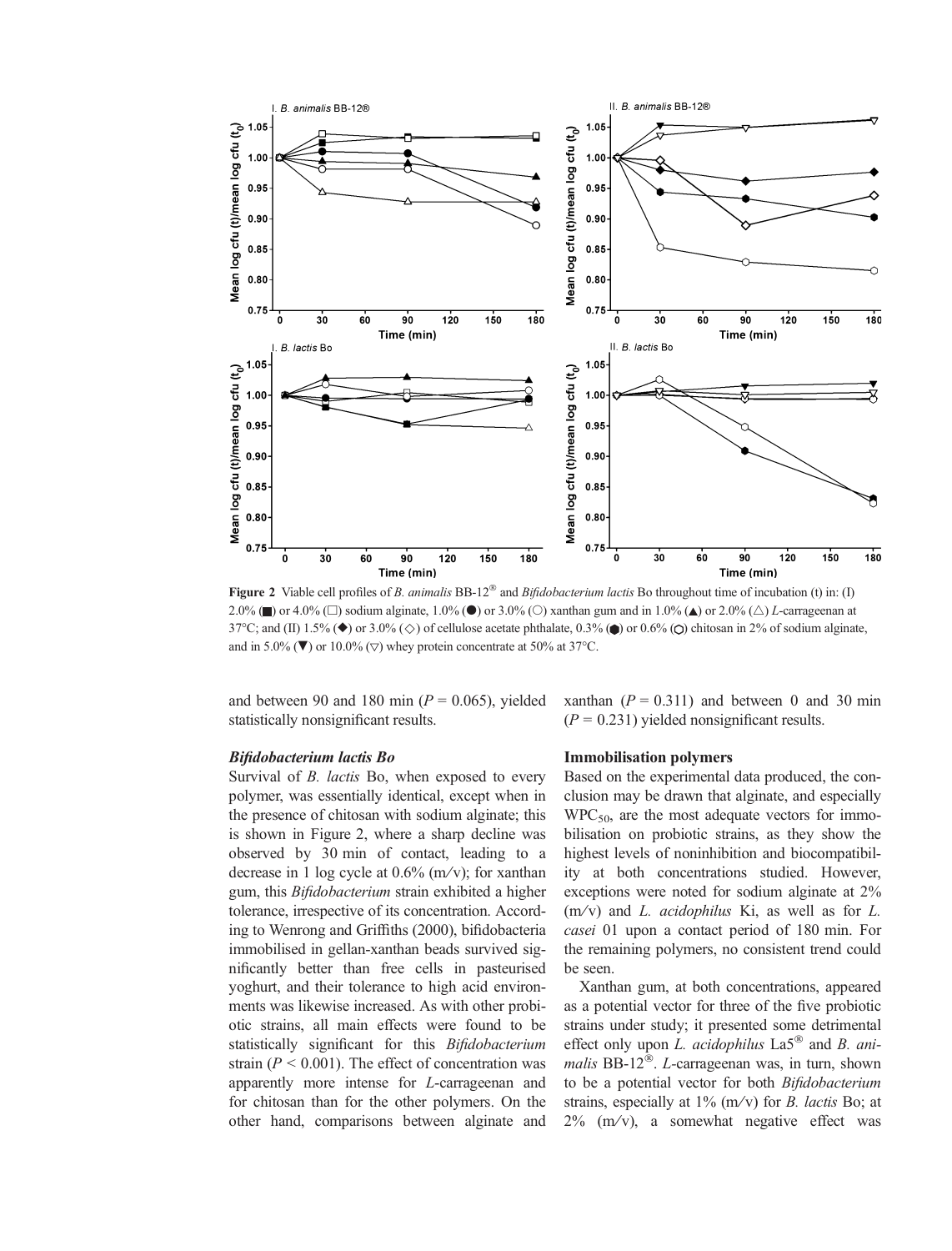observed, mainly with the Lactobacillus strains. Likewise, CAP did not cause a pronounced negative effect upon Bifidobacterium strains, yet the opposite was observed with both strains of L. acidophilus.

Finally, chitosan in  $2\%$  (m/v) alginate was in general the polymer with the poorest performance for eventual immobilisation of probiotic bacteria, especially at  $0.6\%$  (m/v); its antimicrobial characteristics make it inadequate for direct contact with probiotic bacteria, even though Lee et al. (2004) claimed good results when this polymer was used to spray coat alginate microcapsules, aimed at effectively delivering viable bacterial cells to the colon.

### CONCLUSIONS

This research effort provided a first contribution to the systematic immobilisation of probiotic bacteria; indeed, it described a simple, practical and reliable screening procedure, aimed at demonstrating that biocompatibility between encapsulation polymers and bacteria is strain-dependent. A similar screening method is recommended whenever optimum microbial viability and stability are intended during an immobilisation process of probiotic bacteria. However, further studies are warranted to fully rationalise the nature of the polymer–bacterium interactions.

#### ACKNOWLEDGEMENTS

This study was performed within the framework of PROBIOCAPS – references PTDC⁄AGR-ALI⁄ 71051/2006 and FCOMP-01-0124-FEDER-008792, funded by Fundação para a Ciência e a Tecnologia (Portugal).

# REFERENCES

- Adhikari K, Mustapha A, Grun I U and Fernando L (2000) Viability of microencapsulated bifidobacteria in set yoghurt during refrigerated storage. Journal of Dairy Science 83 1946–1951.
- Anal A K and Singh H (2007) Recent advantages in microencapsulation of probiotics for industrial applications and targeted delivery. Trends in Food Science and Technology 18 240–251.
- Capela P, Hay T K C and Shah N P (2007) Effect of homogenisation on bead size and survival of encapsulated probiotic bacteria. Food Research International 40 1261–1269.
- Champagne C P, Mondou F, Raymond Y and Roy D (1996) Effect of polymers and storage temperature on the stability

of freeze-dried lactic acid bacteria. Food Research International 29 555–562.

- Doleyres Y, Fliss I and Lacroix C (2002) Quantitative determination of the spatial distribution of pure- and mixed-strain immobilized cells in gel beads by immunofluorescence. Applied Microbiology and Biotechnology 59 297–302.
- Doleyres Y, Fliss I and Lacroix C (2004) Continuous production of mixed lactic starters containing probiotics using immobilized cell technology. Biotechnology Progress 20 145–150.
- Gbassi G K, Vandamme T, Ennahar S and Marchioni E (2009) Microencapsulation of Lactobacillus plantarum spp. in an alginate matrix coated with whey proteins. International Journal of Food Microbiology 129 103– 105.
- Holzapfel W H, Haberer P, Snel J, Schillinger U and Huis in't Veld J H J (1998) Overview of gut flora and probiotics. International Journal of Food Microbiology 41 85–101.
- Holzapfel W H, Haberer P, Geison R, Bjökroth J and Schillinger U (2001) Taxonomy and important features of probiotic microorganisms in food and nutrition. American Journal of Clinical Nutrition 73 365S–373S.
- Homayouni A, Azizi A, Ehsani M R, Yarmand M S and Ravasi S H (2008) Effect of microencapsulation and resistant starch on the probiotic survival and sensory properties of synbiotic ice cream. Food Chemistry 111 50-55.
- Jeon Y J, Park P J and Kim S K (2001) Antimicrobial effect of chitooligosaccharides produced by bioreactor. Carbohydrate Polymers 44 71–76.
- Jeon Y I, Kamil J Y V A and Shahidi F (2002) Chitosan as an edible invisible film for quality preservation of herring and Atlantic cod. Journal of Agriculture and Food Chemistry 20 5167–5178.
- Kim S, Cho S Y, Kim S H, Song O, Shin I, Cha D S and Park H J (2008) Effect of microencapsulation on viability and other characteristics in Lactobacillus acidophilus ATCC 43221. LWT – Food Science and Technology 41 493–500.
- Klein J and Vorlop D K(1985) Immobilisation techniques: cells. In Comprehensive Biotechnology, pp 542–550. Cooney C L and Humphrey A E, eds. Oxford: Pergamon Press.
- Krasaekoopt W, Bhandari B and Deeth H (2004) The influence of coating materials on some properties of alginate beads and survivability of microencapsulated probiotic bacteria. International Dairy Journal 14 737–743.
- Krasaekoopt W, Bhandari B and Deeth H (2006) Survival of probiotics encapsulated in chitosan-coated alginate beads in yogurt from UHT- and conventionally treated milk during storage.  $LWT - Food Science$  and Technology 30 177–183.
- Lee J S, Cha D S and Park H J (2004) Survival of freeze-dried Lactobacillus bulgaricus KFRI 673 in chitosan-coated calcium alginate microparticles. Journal of Agricultural and Food Chemistry 52 7300–7305.
- Lin J, Yu W, Liu X, Xie H, Wang W and Ma X (2008) In vitro and in vivo characterization of alginate-chitosan-alginate